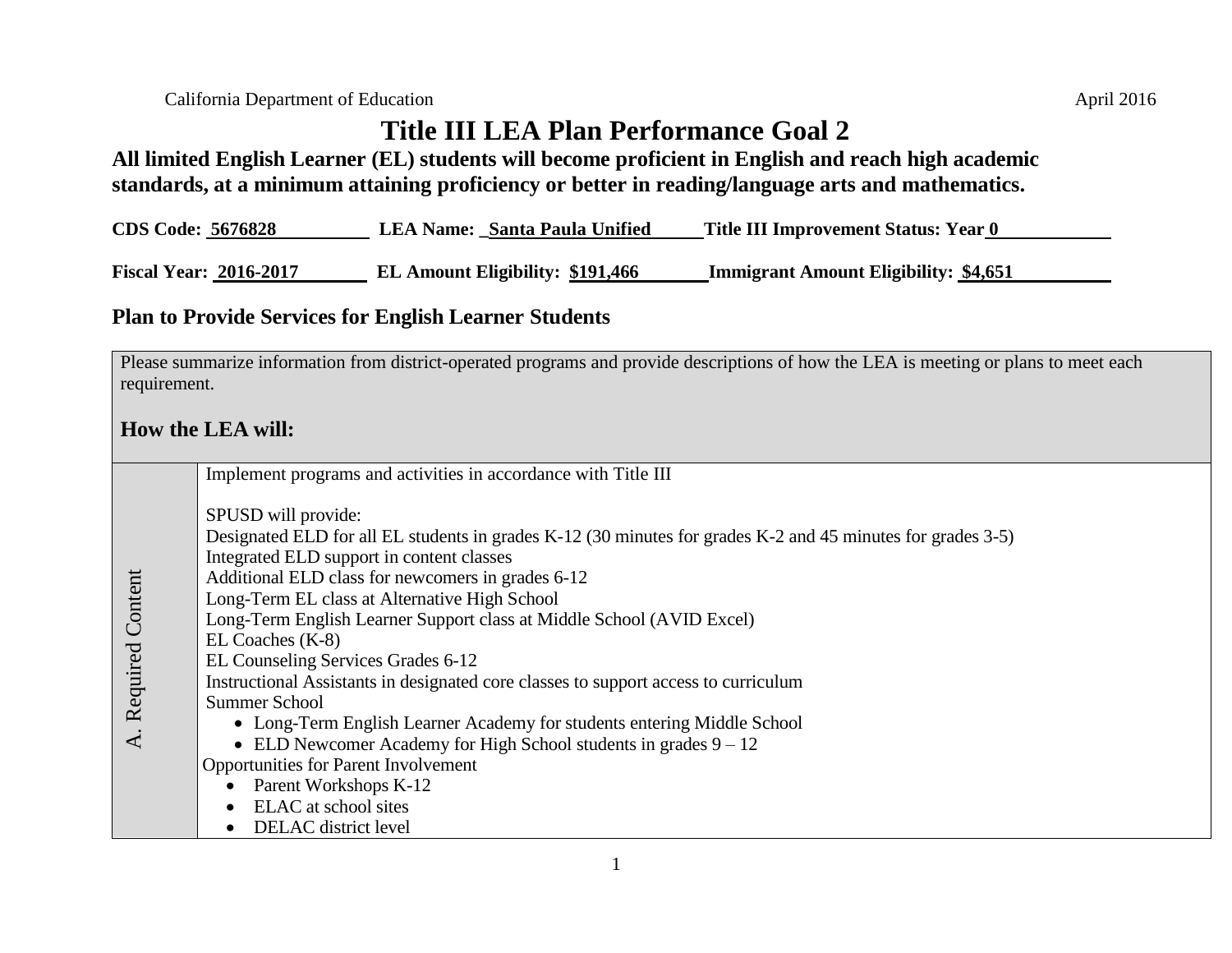Professional Development • Integrated and Designated ELD • EL Shadowing (grades 6-8) • Structured Academic Discourse All K-5 elementary schools will receive ELD support through an EL Coach (Teacher on Special Assignment). The ELD Coach will: • Support the full implementation of SPUSD ELD program • Model ELD strategies though classroom demonstrations Assist and support teachers in the implementation of ELD and SDAIE strategies • Participate in PLCs to support curriculum implementation and lesson design • Conference with teachers to discuss student progress • Administer language assessments (i.e. ADEPT) • Provide professional development in alignment with the CA ELA/ELD Framework In order to support English Learners attain proficiency throughout the school year the District will provide the K-8 schools with an EL Coach. The coaches provide teachers, administrators, and support staff with professional development on Designated and Integrated ELD as well as the implementation of research-based strategies to implement in all content areas. The District will provide an EL Academy during summer school that targets long-term English learners in 5<sup>th</sup> grade. A second EL Academy at Santa Paula High School will serve students who are designated as newcomers and who have CELDT scores Beginning through Early Intermediate. An EL Counselor will provide support to students at the comprehensive high school throughout the school year and in summer to meet academic standards by monitoring grades and providing intervention as needed. Use the subgrant funds to meet all accountability measures Funds are used for the following supplementary services as part of the language instruction program for EL students: English language development instruction Enhanced instruction in the core academic subjects • High-quality professional development for teachers and other staff The K-5 EL Coaches conducted a professional development on Designated and Integrated ELD for teachers and principals.

ESL/Literacy Classes for Adults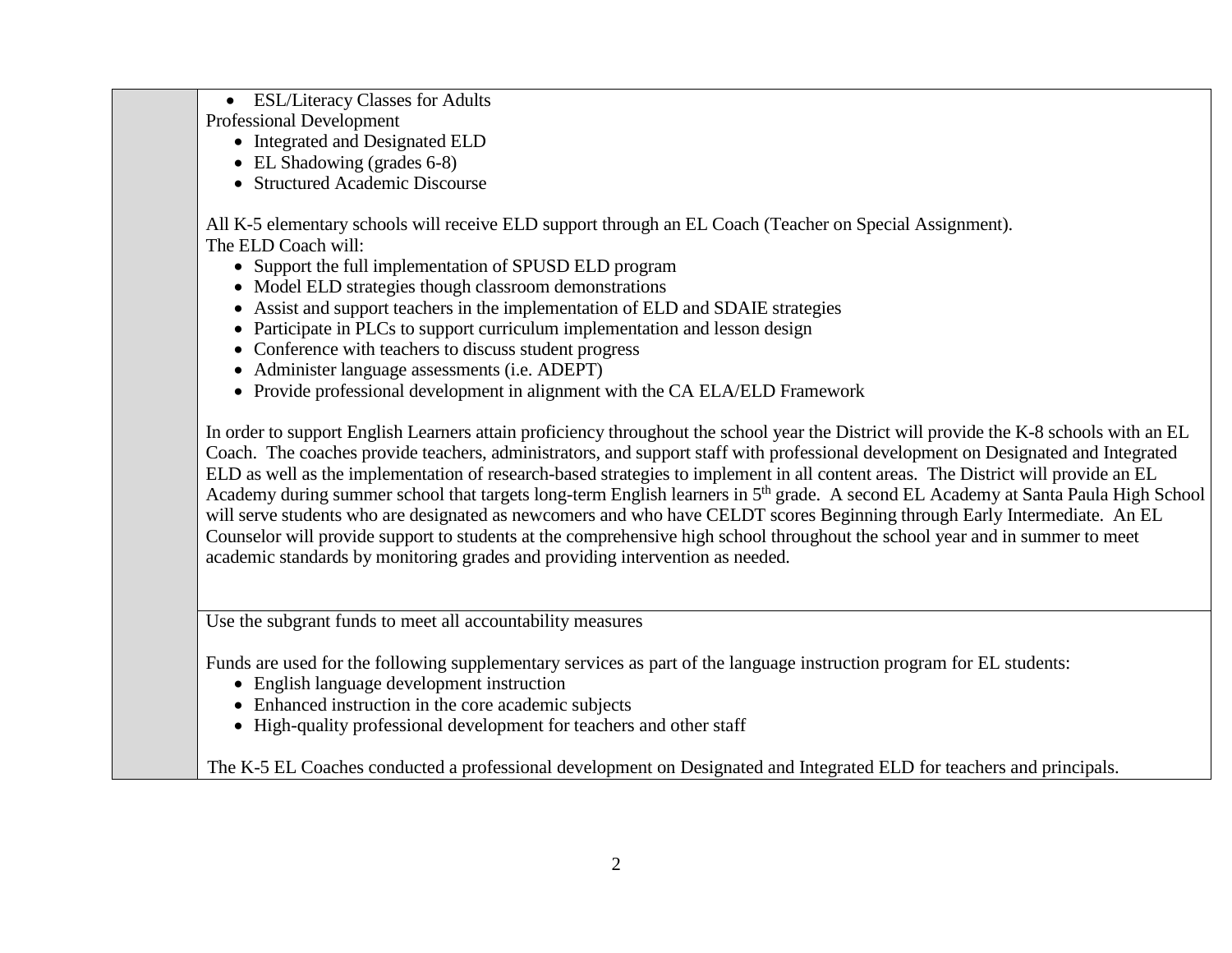Hold the school sites accountable

The EL programs at each site will be monitored on a quarterly basis to ensure alignment to EL goals by the following documentation:

- Professional Development agendas
- ELAC/DELAC minutes
- Monthly EL Coach Updates
- Master Schedule verification of EL classes offered for middle and high schools
- Grade Level Instructional Schedules for K-5 schools
- Data Meetings/PLCs to review grades of all EL students
- Administrative walkthroughs to ensure academic discourse is occurring in the classrooms
- Disaggregate local assessment data in ELA and Math to ensure EL students are accessing curriculum
- Utilize CELDT scores to determine ELD placement
- Establish SMART Goals based on CELDT data to monitor progress in English language proficiency (AMAO 1)
- Establish SMART Goals based on CELDT data to monitor the percentage of students attaining English language proficiency (AMAO 2)

Promote parental and community participation in programs for ELs

All communication is provided in the different languages of the community. Parental and community participation will be promoted through Ed Connect, newsletters, website, Superintendent's Newsletter, principal communication, phone calls, flyers, surveys and local newspapers. Participation is also offered through bilingual workshops. Family literacy, parent outreach, and training activities are designed to assist parents in becoming active participants in the education of their children.

The District will invite parents of EL students to serve on advisory committees at the school site level (ELAC) and the district level (DELAC). All schools have a properly constituted English Learner Advisory Committee (ELAC). Each school has a parent and staff representative on the District English Learner Advisory Committee (DELAC). Parent workshops will be provided to encourage and support parents to become involved in the SPUSD school community. Adult ESL and Literacy classes will be offered throughout the school year.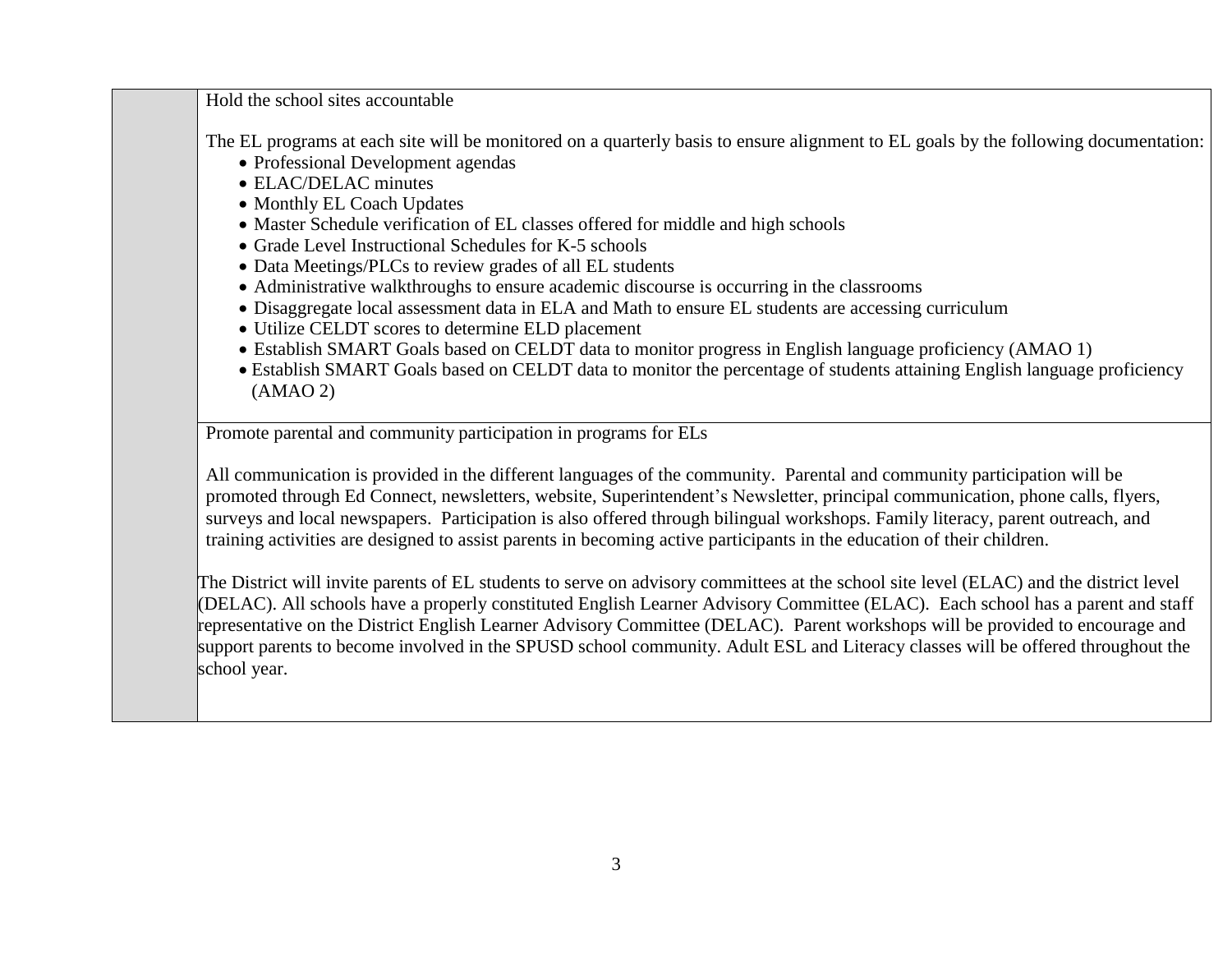|                     |                                                                     | Persons                | Related           | Estimated | Funding              |
|---------------------|---------------------------------------------------------------------|------------------------|-------------------|-----------|----------------------|
|                     |                                                                     | Involved/              | Expenditures      | Cost      | Source               |
|                     |                                                                     | Timeline               |                   |           | (EL,                 |
|                     | How the LEA will:                                                   |                        |                   |           | Immigrant,           |
|                     |                                                                     |                        |                   |           | or other)            |
|                     | Provide high quality language instruction                           | Assistant              | Cost of EL        | \$115,009 | Title III LEP        |
|                     |                                                                     | Superintendent Coaches |                   |           |                      |
|                     | The LEA provides K-8 EL Coaches (Teachers on Special                | Director of            | (TOSA)            |           |                      |
|                     | Assignment) and instructional assistants for grades 9-12 to support | State and              |                   |           |                      |
|                     | classroom teachers in order to provide highly quality language      | Federal                | Cost of           | \$45,381  | Title III LEP        |
|                     | instruction based on scientifically based research.                 | Projects               | <b>Bilingual</b>  |           |                      |
|                     |                                                                     | <b>EL Coaches</b>      | Instructional     |           |                      |
|                     |                                                                     | Site Principals        | <b>Assistants</b> |           |                      |
|                     | Provide high quality professional development                       | Assistant              |                   |           |                      |
|                     |                                                                     | Superintendent         |                   |           |                      |
|                     | The LEA and school sites provide professional development for       | Director of            | Cost of high      | \$27,326  | <b>Title III LEP</b> |
|                     | classroom teachers, principals, administrators, parents, and other  | State and              | quality           |           |                      |
|                     | school personnel designed to improve instruction for all English    | Federal                | professional      |           |                      |
|                     | Learners in developing language proficiency.                        | Projects               | development       |           |                      |
|                     |                                                                     | <b>EL Coaches</b>      | for teachers,     |           |                      |
|                     |                                                                     | Site Principals        | counselors and    |           |                      |
|                     |                                                                     |                        | administrators    |           |                      |
|                     |                                                                     |                        |                   |           |                      |
| Required<br>Content |                                                                     |                        |                   |           |                      |
|                     |                                                                     |                        |                   |           |                      |
| $\dot{B}$           |                                                                     |                        |                   |           |                      |
|                     |                                                                     |                        |                   |           |                      |
|                     |                                                                     |                        |                   |           |                      |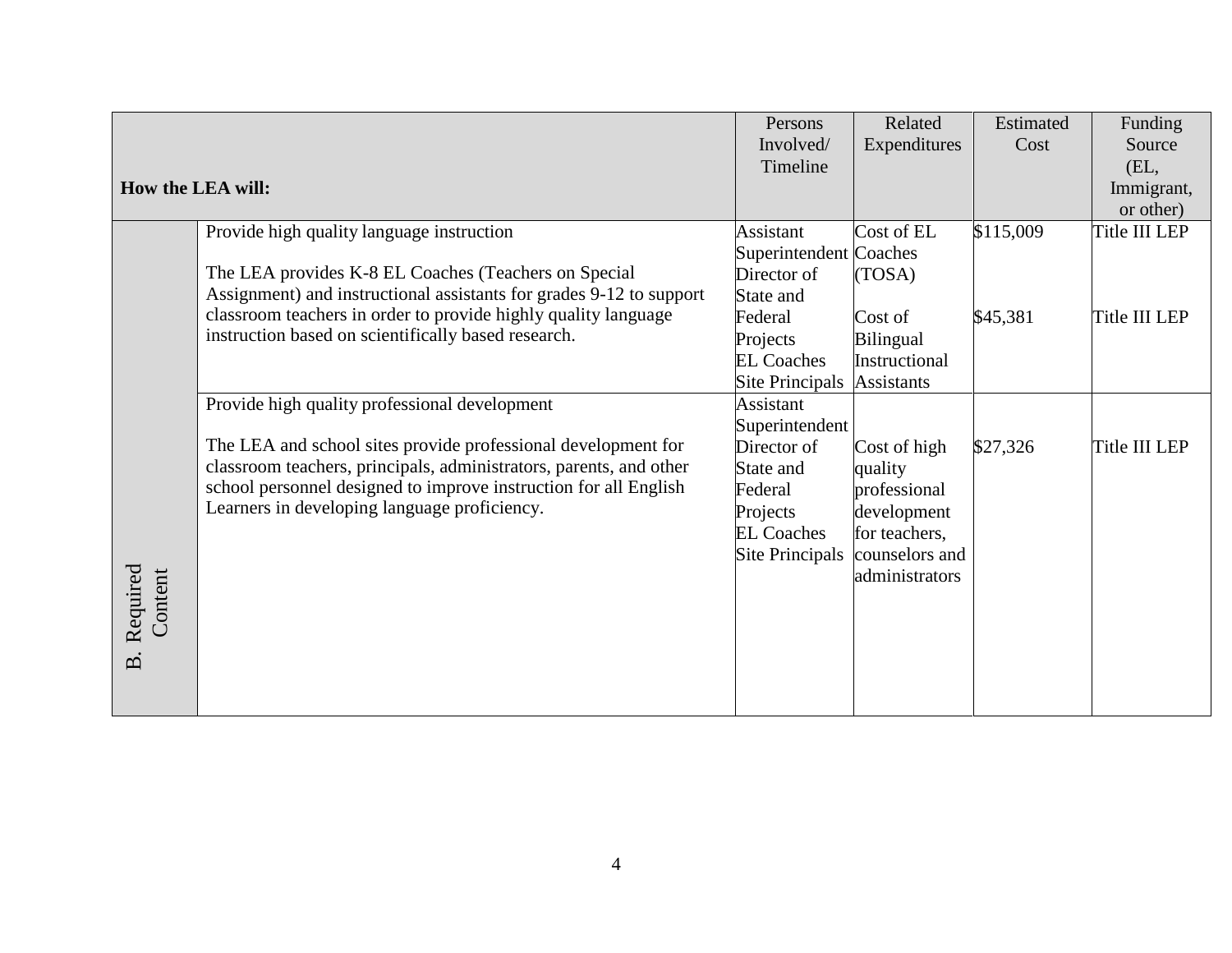| <b>Goal 2 Improvement Plan Addendum<sup>*</sup> (IPA) for items A-B:</b>                     |                                     |  |  |  |
|----------------------------------------------------------------------------------------------|-------------------------------------|--|--|--|
| Please describe the factors contributing to failure to meet desired accountability measures. |                                     |  |  |  |
| <b>Goal 2 IPA* for items A-B:</b>                                                            |                                     |  |  |  |
| Please describe the factors contributing to failure to meet desired accountability measures. |                                     |  |  |  |
| Please describe all required modifications to curriculum,                                    |                                     |  |  |  |
|                                                                                              |                                     |  |  |  |
|                                                                                              |                                     |  |  |  |
|                                                                                              | program, and method of instruction. |  |  |  |

\*Please ensure the Needs Assessment is submitted if LEA is in improvement status Year 2 or beyond.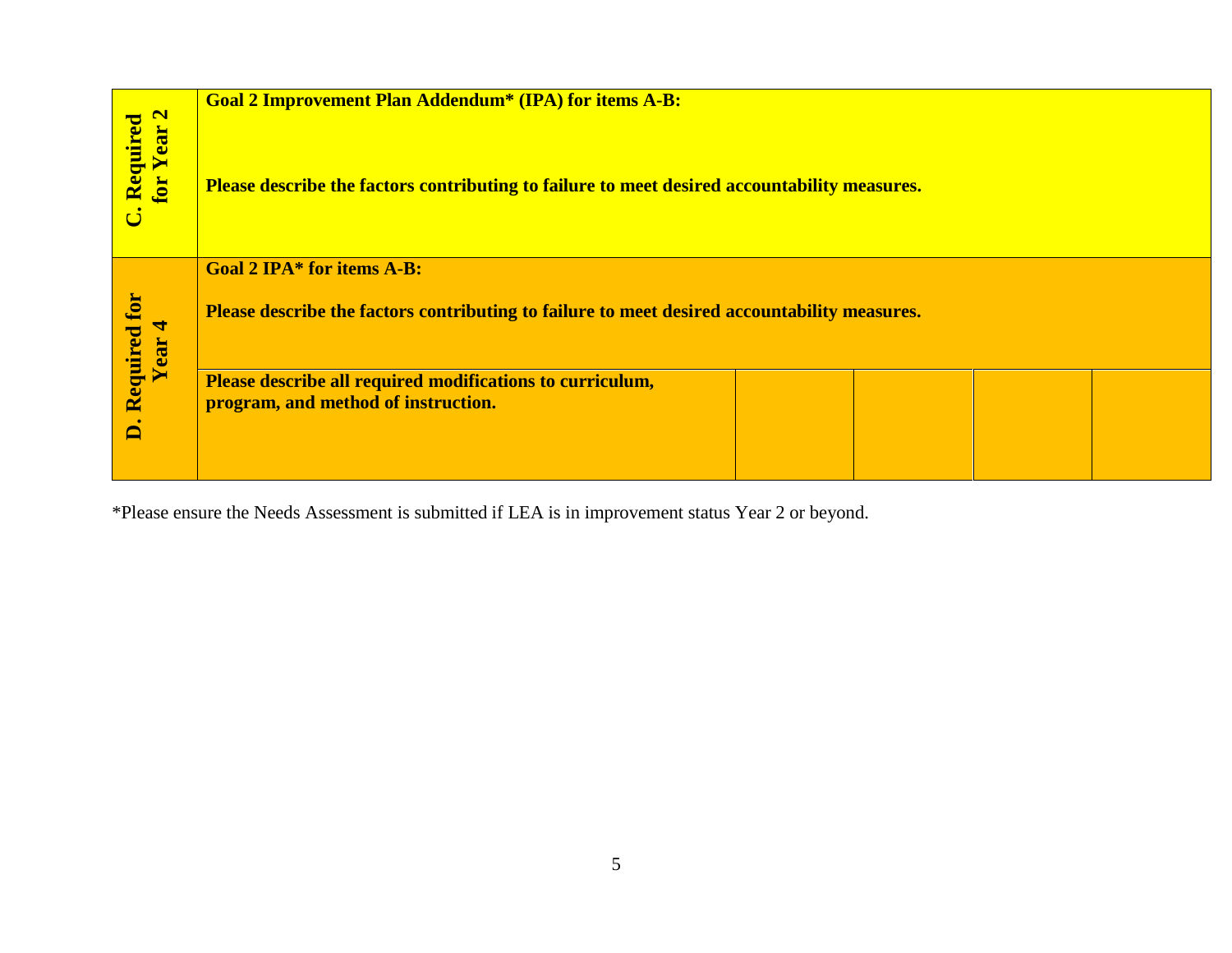| LEAs receiving or planning to receive Title III EL funding may include |                                                                        | Persons                                  | Related                    | Estimated         | Funding      |              |
|------------------------------------------------------------------------|------------------------------------------------------------------------|------------------------------------------|----------------------------|-------------------|--------------|--------------|
| allowable activities.                                                  |                                                                        | Involved/                                | Expenditures               | Cost              | Source       |              |
|                                                                        |                                                                        |                                          | Timeline                   |                   |              |              |
|                                                                        | Describe all allowable activities chosen by LEA relating to:           |                                          | <b>EL Coaches</b>          |                   |              |              |
|                                                                        | Supplementary services as part of the language instruction program for |                                          | Classroom                  |                   |              |              |
|                                                                        | EL students                                                            |                                          | Teachers                   | Cost of EL        | Stated above | Stated above |
|                                                                        | Upgrading program objectives and instructional strategies              |                                          | <b>Common Core Coaches</b> |                   |              |              |
|                                                                        |                                                                        |                                          | Coordinators               |                   |              |              |
| Allowable<br>Activities                                                | Identifying and improving curricula, materials, and assessments        |                                          | Technology                 | Instructional     |              |              |
|                                                                        | Intensifying instruction                                               |                                          | and                        | <b>Assistants</b> |              |              |
|                                                                        | Acquiring or developing of educational technology                      |                                          | Professional               |                   |              |              |
|                                                                        | Coordinating language instruction programs with other programs and     |                                          | Development                |                   |              |              |
| ці                                                                     | services.                                                              |                                          | Coordinator                |                   |              |              |
|                                                                        |                                                                        |                                          |                            |                   |              |              |
| <b>F. EL Overall Budget</b>                                            |                                                                        | EL 2% for Administrative/Indirect Costs: |                            | \$3,754           |              |              |
|                                                                        |                                                                        |                                          |                            |                   |              |              |
|                                                                        |                                                                        | <b>EL Estimated Costs Total:</b>         |                            | \$191,466         |              |              |
|                                                                        |                                                                        |                                          |                            |                   |              |              |